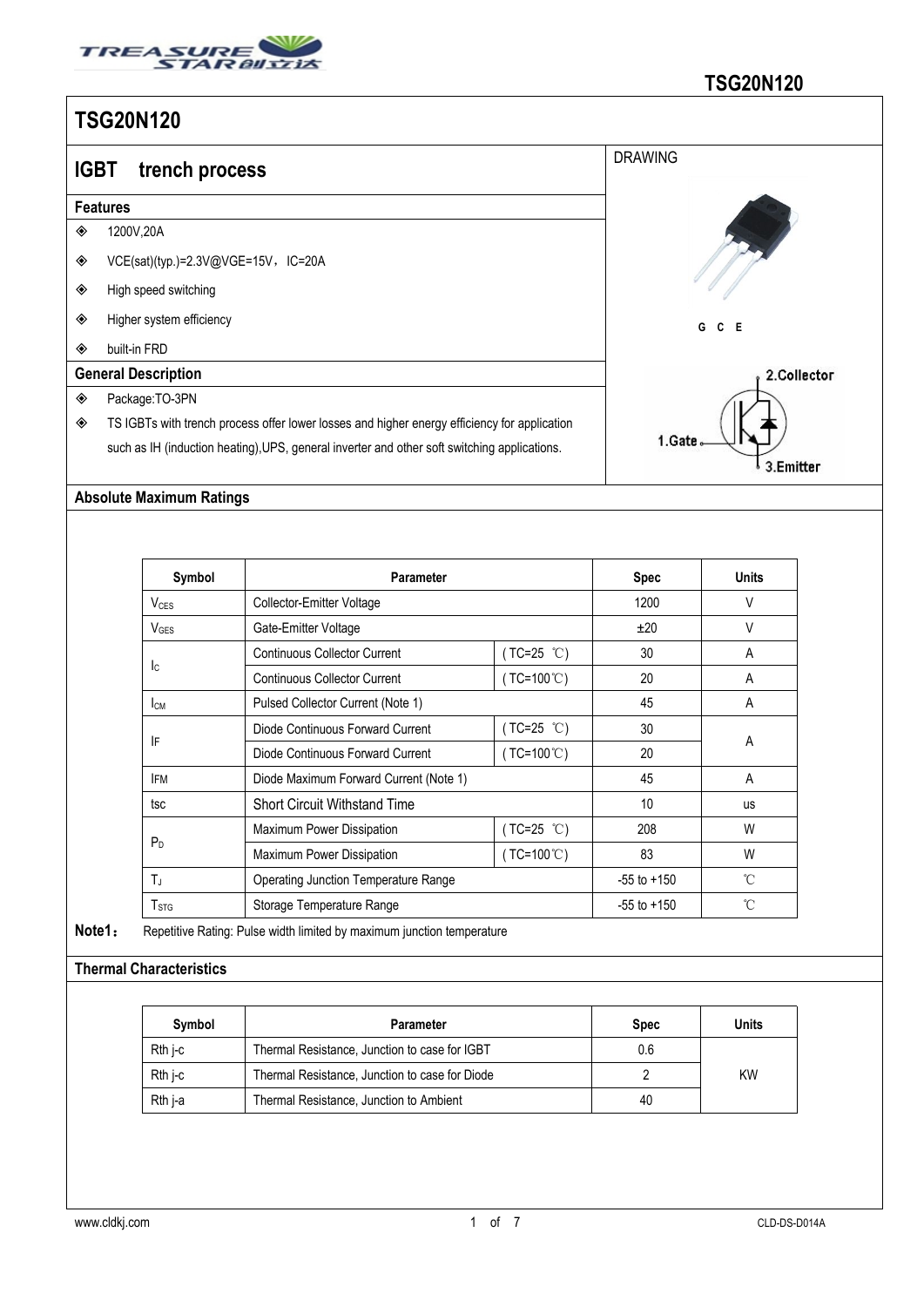

## **Electrical Characteristics** (TC=25℃ unless otherwise noted )

| Symbol                  | Parameter                                     | <b>Test Conditions</b>                            |                     | Min  | <b>Typ</b> | Max    | <b>Units</b> |
|-------------------------|-----------------------------------------------|---------------------------------------------------|---------------------|------|------------|--------|--------------|
|                         | <b>Static characteristics</b>                 |                                                   |                     |      |            |        |              |
| <b>BV<sub>CES</sub></b> | Collector-Emitter Breakdown Voltage           | VGE= 0V, IC= 250uA                                |                     | 1200 |            |        | $\vee$       |
|                         | Collector-Emitter Leakage Current             | Tj=25 $°C$<br>VCE= 1200V, VGE=                    |                     |      |            | 0.1    |              |
| $l_{\text{CES}}$        |                                               | 0V                                                | Tj=150 $^{\circ}$ C |      |            | 2.0    | mA           |
|                         | Gate Leakage Current, Forward                 | VGE=20V, VCE= 0V                                  |                     |      |            | 100    | nA           |
| <b>I</b> GES            | Gate Leakage Current, Reverse                 | VGE=-20V, VCE=0V                                  |                     |      |            | $-100$ | nA           |
| VGE(th)                 | Gate Threshold Voltage                        | VGE= VCE, IC= 250uA                               |                     | 5.0  | 5.5        | 6.0    | V            |
|                         | <b>Collector-Emitter Saturation Voltage</b>   | $VGE=15V,$                                        | Tj=25 $°C$          |      | 2.1        | 2.3    | V            |
| VCE(sat)                |                                               | $IC = 20A$                                        | Tj=150 °C           |      | 2.3        |        |              |
|                         | Diode Forward Voltage                         | VGE= 0V, IF=20A                                   | Tj=25 $°C$          |      | 1.25       |        | $\vee$       |
| VF                      |                                               |                                                   | Tj=150 °C           |      | 1.15       |        |              |
| <b>gFS</b>              | transconductance                              | VCE= 20V, IC= 20A                                 |                     |      | 8.5        |        | S            |
|                         | <b>Dynamic characteristics</b>                |                                                   |                     |      |            |        |              |
| Ciss                    | Input Capacitance                             | VCE=25V<br>VGE=0V<br>$f = 1$ MHz                  |                     |      | 2750       |        | pF           |
| Coss                    | Output Capacitance                            |                                                   |                     |      | 85         |        |              |
| Crss                    | Reverse Transfer Capacitance                  |                                                   |                     |      | 48         |        |              |
| $Q_{G}$                 | Gate Charge                                   | Vcc=900V, IC=20A, VGE=15V                         |                     |      | tbd        |        | nc           |
|                         | IGBT switching characteristic(Inductive Load) |                                                   |                     |      |            |        |              |
| $t d($ on $)$           | Turn-on Delay Time                            |                                                   |                     | 25   |            |        |              |
| t r                     | Turn-on Rise Time                             | $Vcc = 600V$                                      |                     |      | 48         |        |              |
| t d(off)                | Turn-off Delay Time                           | $IC = 20A$<br><b>VGE=15V/0V</b><br>$RG=15 \Omega$ |                     |      | 155        |        | ns           |
| tf                      | Turn-off Fall Time                            |                                                   |                     |      | 115        |        |              |
| Eon                     | Turn-on Switching Loss                        | $L_{Load} = 500 \mu H$                            |                     |      | 0.67       |        |              |
| Eoff                    | Turn-off Switching Loss                       | TC=25 °C                                          |                     |      | 0.45       |        | mJ           |
| Ets                     | <b>Total Switching Loss</b>                   |                                                   |                     |      | 1.12       |        |              |
| $t d($ on $)$           | Turn-on Delay Time                            | $Vcc = 600V$                                      |                     |      | 23         |        |              |
| t r                     | Turn-on Rise Time                             |                                                   |                     |      | 46         |        |              |
| t d(off)                | Turn-off Delay Time                           | <b>VGE=15V/0V</b>                                 |                     |      | 182        |        | ns           |
| tf                      | Turn-off Fall Time                            | $IC=20A$<br>$RG=15 \Omega$                        |                     |      | 240        |        |              |
| Eon                     | Turn-on Switching Loss                        | $L_{Load} = 500 \mu H$                            |                     |      | 0.75       |        |              |
| Eoff                    | Turn-off Switching Loss                       | TC=150 °C                                         |                     |      | 0.92       |        | mJ           |
| Ets                     | <b>Total Switching Loss</b>                   |                                                   |                     |      | 1.67       |        |              |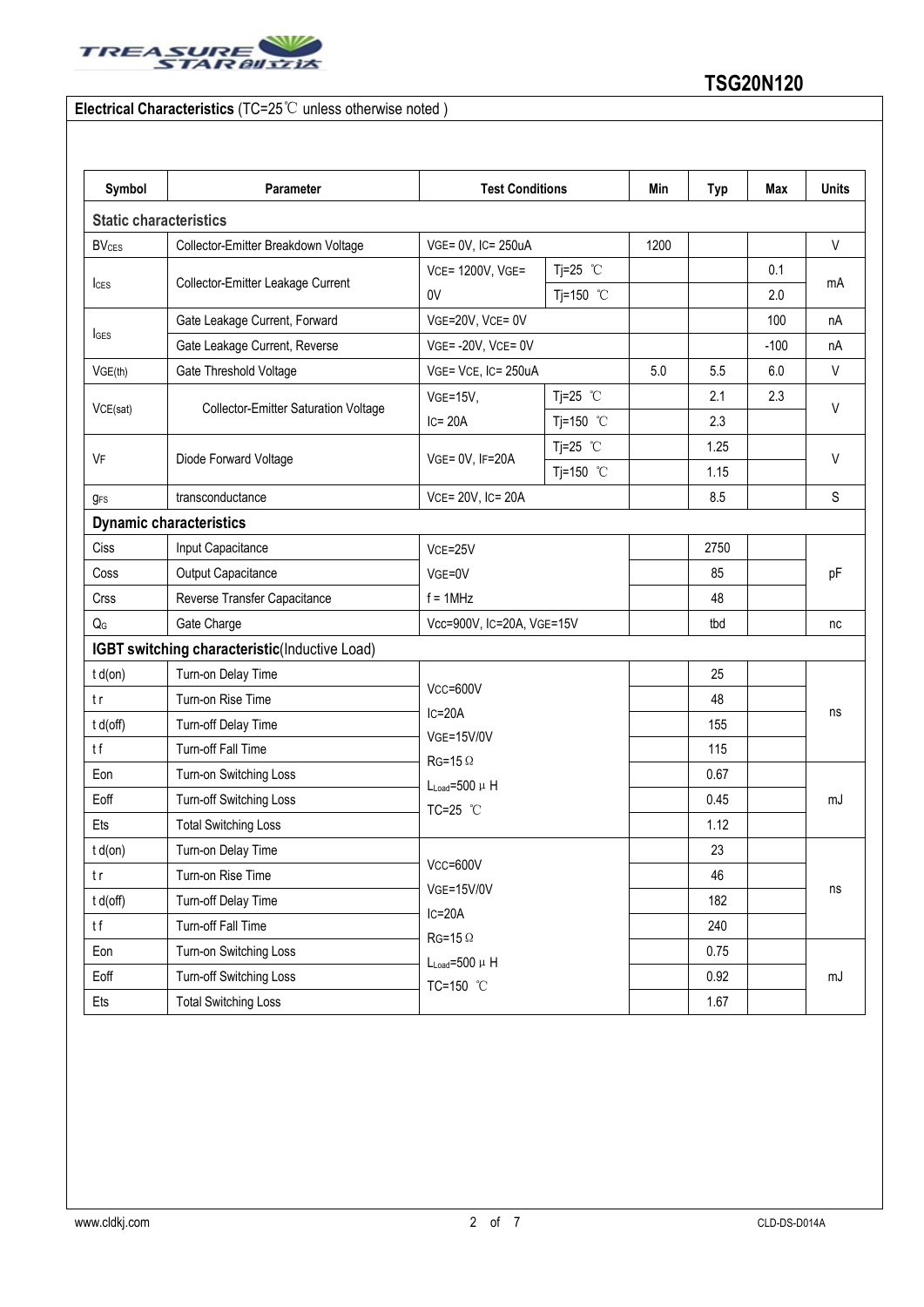

#### **Typical Characteristics**

#### 50  $\overline{\mathbf{u}}$  $T_c = 80^{\circ}C$  $l_c$ , COLLECTOR CURRENT (A) 40 30  $=110^{\circ}C$ 20 T, 10  $\mathbf{0}$  $\overline{10}$  $\frac{1}{100}$ 1 f, SWITCHING FREQUENCY (kHz)

Figure 1. Collector current as a function of switching frequency  $(T<sub>j</sub> \le 150^{\circ} \text{C}, D = 0.5, V<sub>CE</sub> = 600 \text{V},$ 

 $V_{GE} = 0/+15V, R_G = 15\Omega$ 



Figure 2. Maximum power dissipation as a function of case temperature  $(T_i \leq 150^{\circ}C)$ 



Figure 3. Maximum collector current as a function of case temperature  $(V_{GE} \ge 15V, T_j \le 150^{\circ}C)$ 



Figure 4. Typical transfer characteristic  $(V_{CE} = 15V)$ 

## **TSG20N120**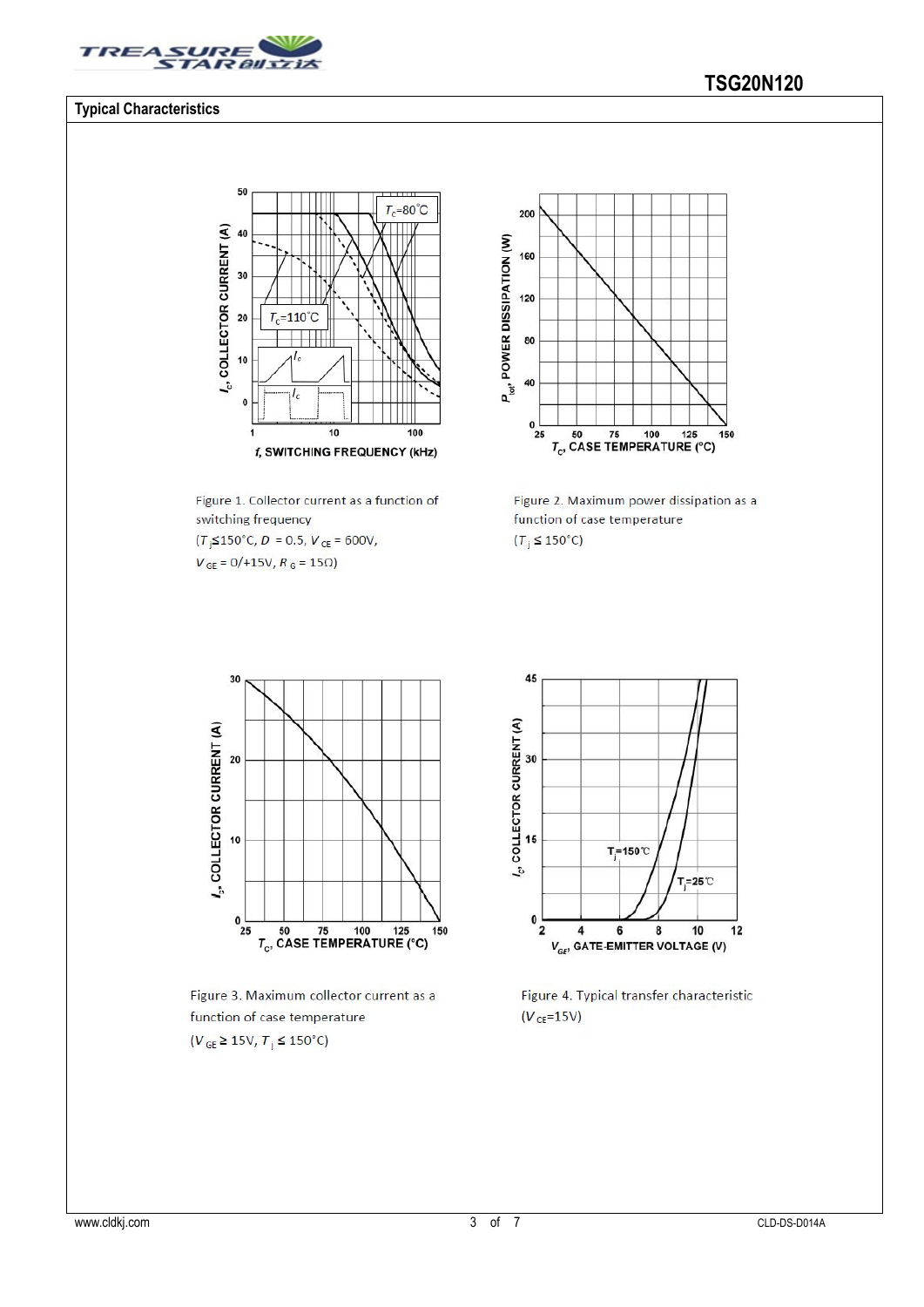



Figure 5. Typical output characteristic  $(T_j = 25^{\circ}C)$ 



Figure 6. Typical output characteristic  $(T_j = 150^{\circ}C)$ 







Figure 8. Typical switching times as a function of gate resistor (inductive load,  $T_i = 150^{\circ}$ C,  $V_{CE} = 600V$ ,  $V_{GE}$ =0/15V,  $I_c$ =20A, Dynamic test circuit in Figure D)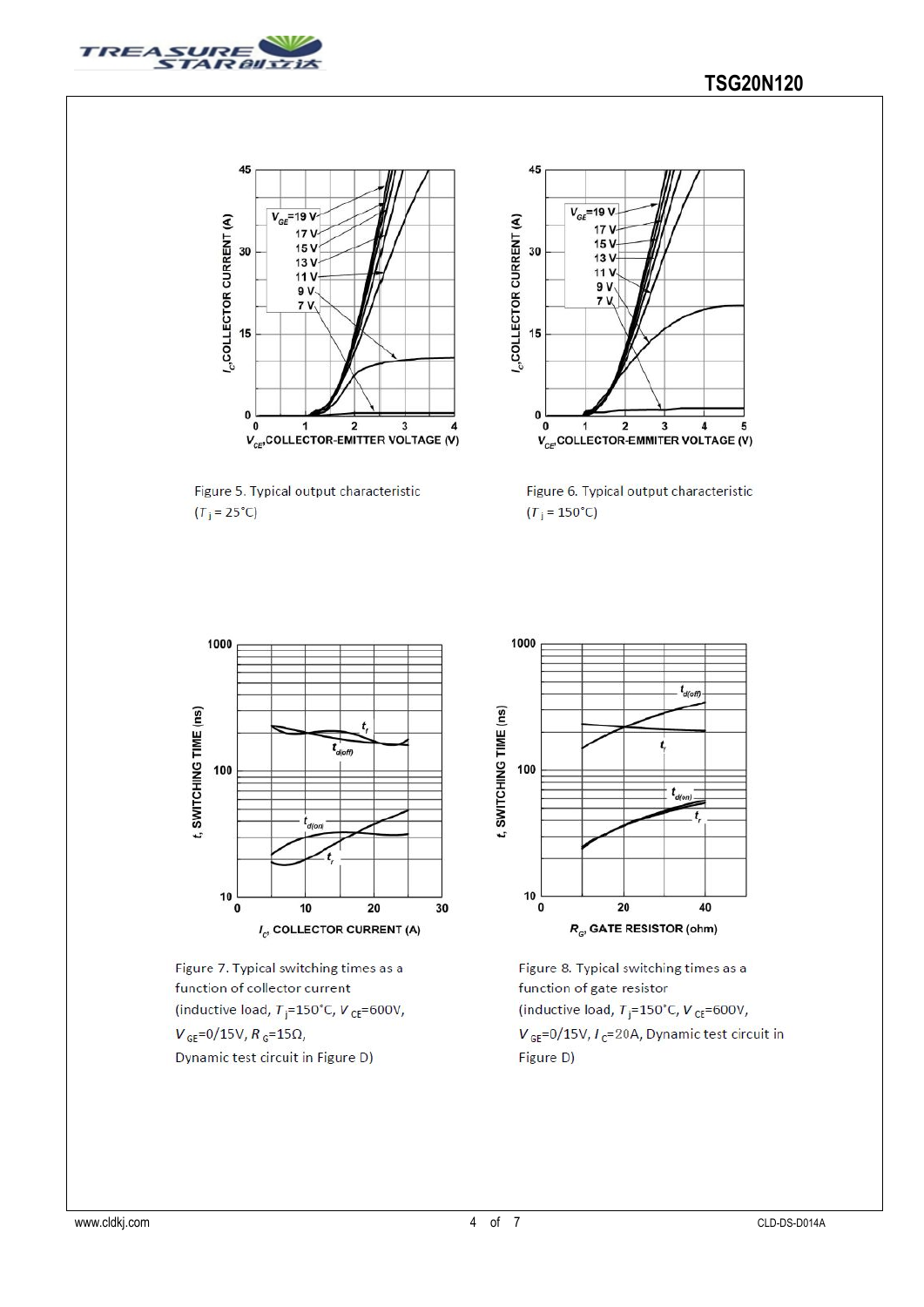



Figure 9. Typical switching energy losses as a function of collector current (inductive load,  $T_i = 150^{\circ}$ C,  $V_{CE} = 600V$ ,  $V_{GE} = 0/15V, R_G = 15\Omega,$ Dynamic test circuit in Figure D)



Figure 10. Typical switching energy losses as a function of gate resistor (inductive load,  $T_i = 150^{\circ}$ C,  $V_{CE} = 600V$ ,  $V_{GE} = 0/15V, I_C = 20A,$ Dynamic test circuit in Figure D)

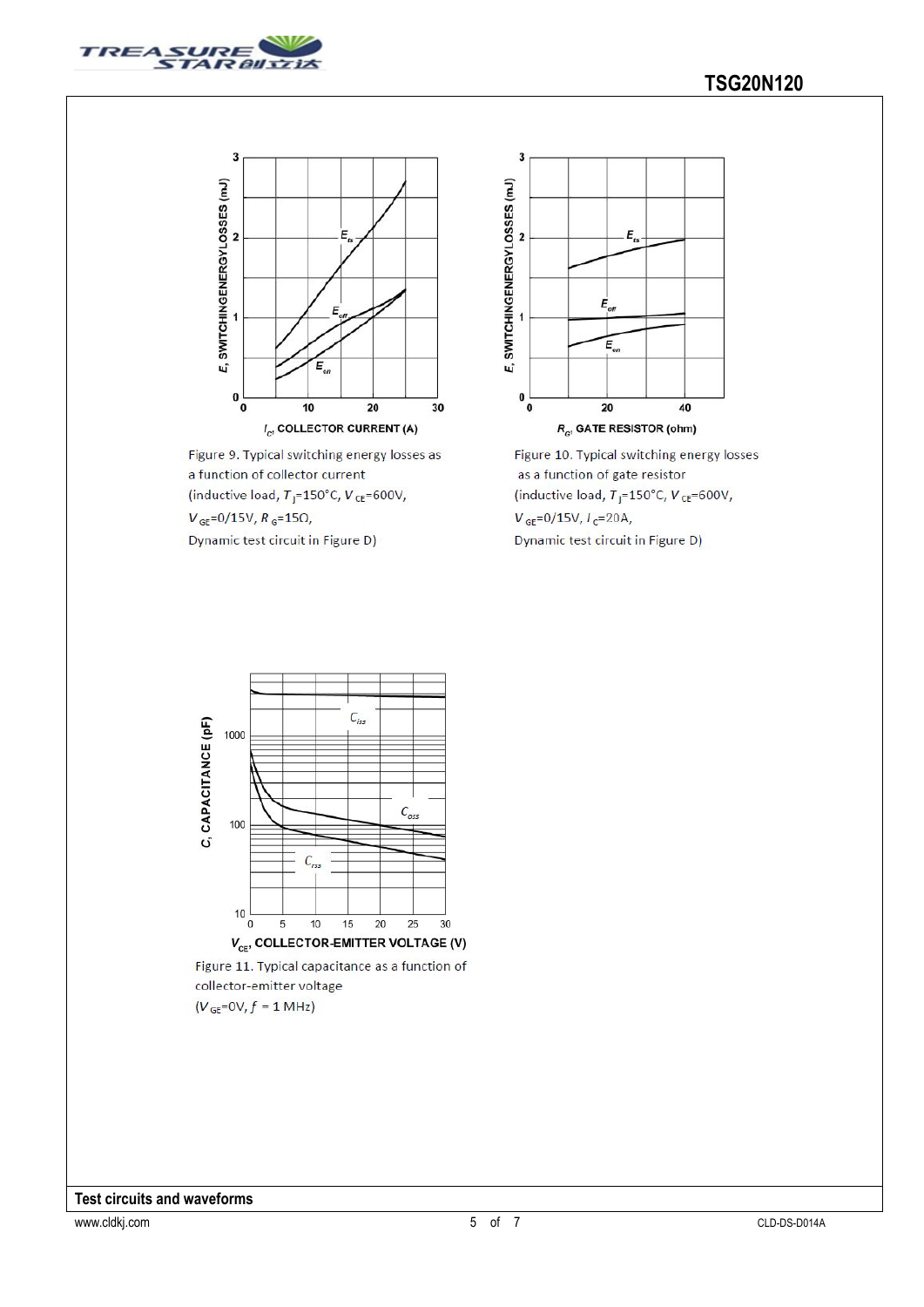